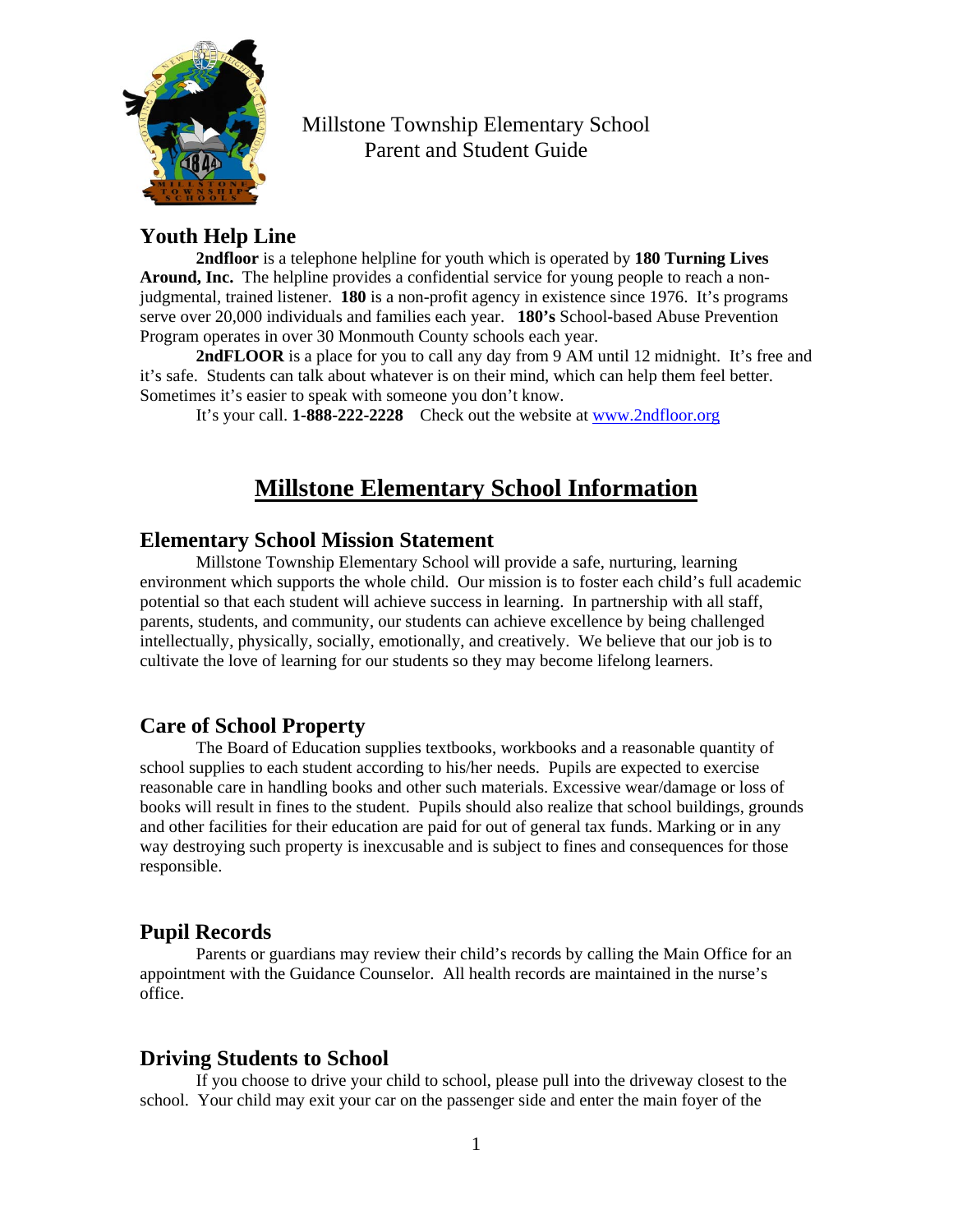school. Please do not drop off your child earlier then 8:55. If you would like to walk your child to the door, please park in the lower parking lot. If they are late for school (after 9:05 or if the teachers are no longer on duty)**, please escort your child to the Main Office so that you may sign them into school.** Otherwise, they may be recorded as absent and their name will be given to the attendance officer**.** At 9:05, if the students are not in homeroom, they are tardy.

#### **Parent Pick-up**

At the 3:35 bell, children who are to be picked up will be dismissed to the cafeteria. Parents/guardians may then enter the school via the door across from the flag pole. A teacher on duty will escort the parents to the cafeteria to await the children's arrival. It is the parents'/guardians' responsibility to meet their children on time. If you are going to be late, please call the Main Office so that your child may be put on the bus or other arrangements can be made.

#### **Student Early Dismissal**

Parents who wish to have a child dismissed before regular school dismissal time must report to the **Main Office** and sign their child out before 3:15 P.M.

It is requested that doctor's appointments, dentist appointments, music lessons, and vacation trips, necessitating released time from school, be held to a minimum. Core subject areas are taught during ninth period. Regular absences from a subject area can have negative consequences on learning. If such appointments or trips cannot be met at any other time, a formal request for early dismissal must be made through the Main Office.

Children may only be picked up by parents/guardians or by another adult after the office receives a written note by the parent/guardian approving a pick-up. Please make sure any other adults authorized to pick-up your children are listed on your Emergency Information Form and come with a picture ID.

# **Homework Time Schedule**

**Third Grade -** Twenty to thirty minutes of homework is given daily

**Fourth and Fifth Grade -** Thirty to forty-five minutes of homework is given daily.

#### **Make-up Homework**

The purpose of homework and its relation to what has been learned in the classroom must be clearly understood by the student for it to be meaningful.

Teachers constantly monitor their student's progress and adjust their teaching accordingly. Therefore, it is not a good practice to plan several weeks ahead. Classes sometimes move faster or slower than anticipated. It is not academically sound to provide specific assignments for students on vacation.

Alternative suggestions are as follows:

- 1. have your child keep a journal to be handed in upon return to school,
- 2. have your child read books and report on them, and
- 3. review basic math concepts and facts with your child..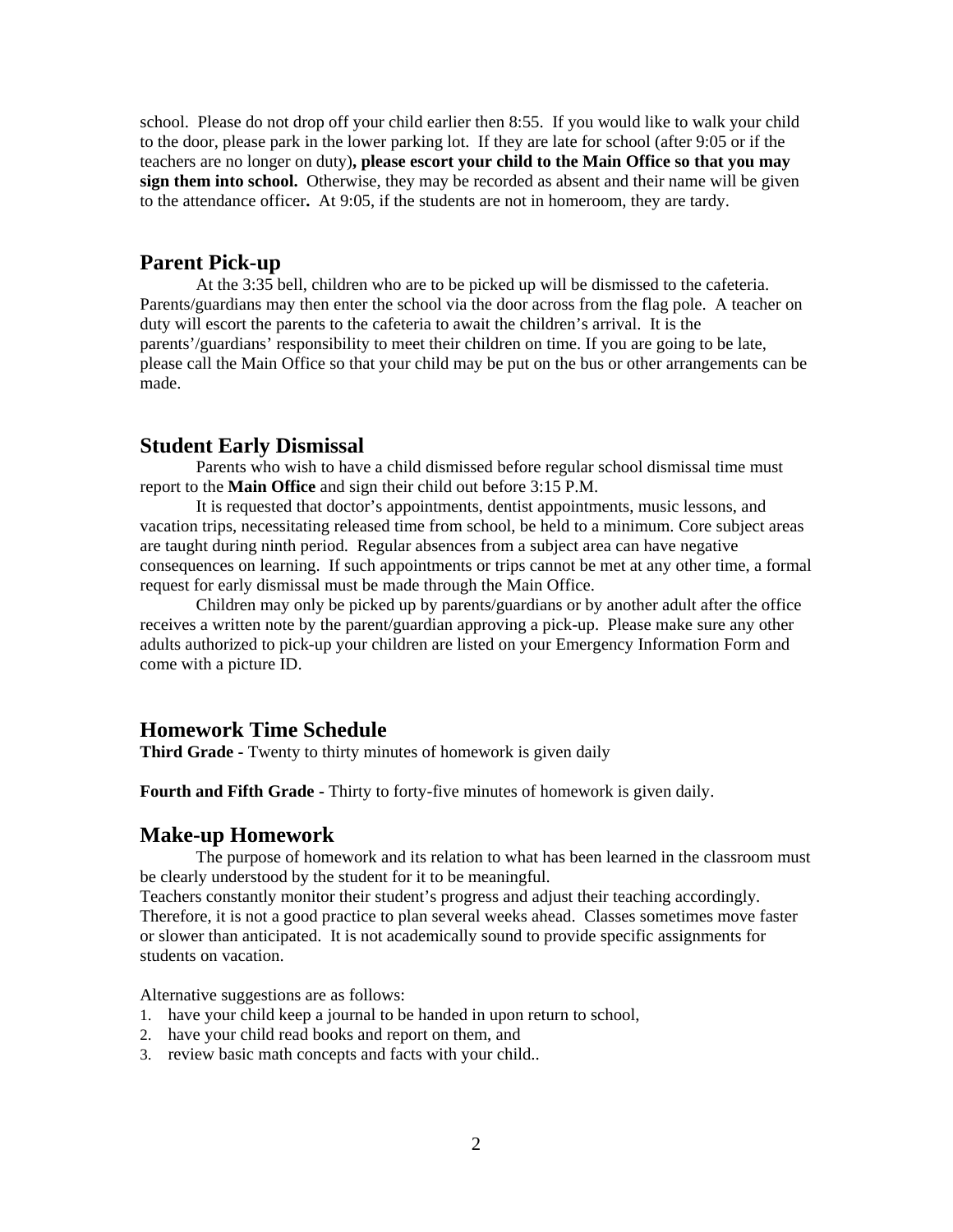Teachers are willing to help a returning student. Upon the student's return to school, the teacher will develop a make-up schedule. The make-up work will be individualized. Students will not be penalized for an absence. Homework requests for absent children must be made to the teacher's voicemail by 9:00 A.M. Teachers are not able to interrupt their lessons to prepare individual work. Therefore, homework pickup will be at 3:30 PM.

### **Participation in Physical Education Classes**

Participation in physical education classes is mandatory. However, the following excuses are acceptable:

- 1) **Permanent Excuse** A letter from a physician should be given to the school nurse at the beginning of the school year.
- 2) **Periodic Excuse**  A letter from a physician for an illness or injury for a week or more. The letter must indicate the reason and length of time the excuse is to remain in effect and a recovery date should be indicated.
- 3) **Daily Excuse** The parent/guardian must indicate the reason for the single day excuse. The student must present this note to the teacher when attending class. It should be noted that an excuse from the school nurse is as valid for a daily excuse as a parent's request.

No other excuses are acceptable and a reduction of the physical education grade will result if a student fails to participate in this required program. When a child is excluded from Physical Education class for any reason, they are also to be excluded from outdoor recess for that same time period.

#### **Field Trips**

Field trips are scheduled at the discretion of the principal and organizing teachers. In order for students to participate, the school must receive a permission slip signed by the parent/guardian. Field trips are a privilege that may be denied for consistent poor decision-making and failure to demonstrate appropriate self-control.

### **Student Rights and Responsibilities**

Students have a fundamental right to a free public education. The right has a corresponding responsibility to join with other members of the school community in respecting the rights and responsibilities of others in that community and in establishing a climate for learning within the school.

- 1) **Flag Salute and Pledge of Allegiance:** New Jersey law requires that students show respect for the flag of the United States of America. If a student is conscientiously opposed to the pledge or salute, they may respectively abstain from these ceremonies.
- 2) **Fire Drill and Evacuation Procedures:** When the evacuation bell is sounded, students are expected to obey the following rules:
	- Leave the building through the nearest exit as indicated on the classroom evacuation chart. Walk rapidly, but do not run
	- No talking is permitted; listen for and follow directions